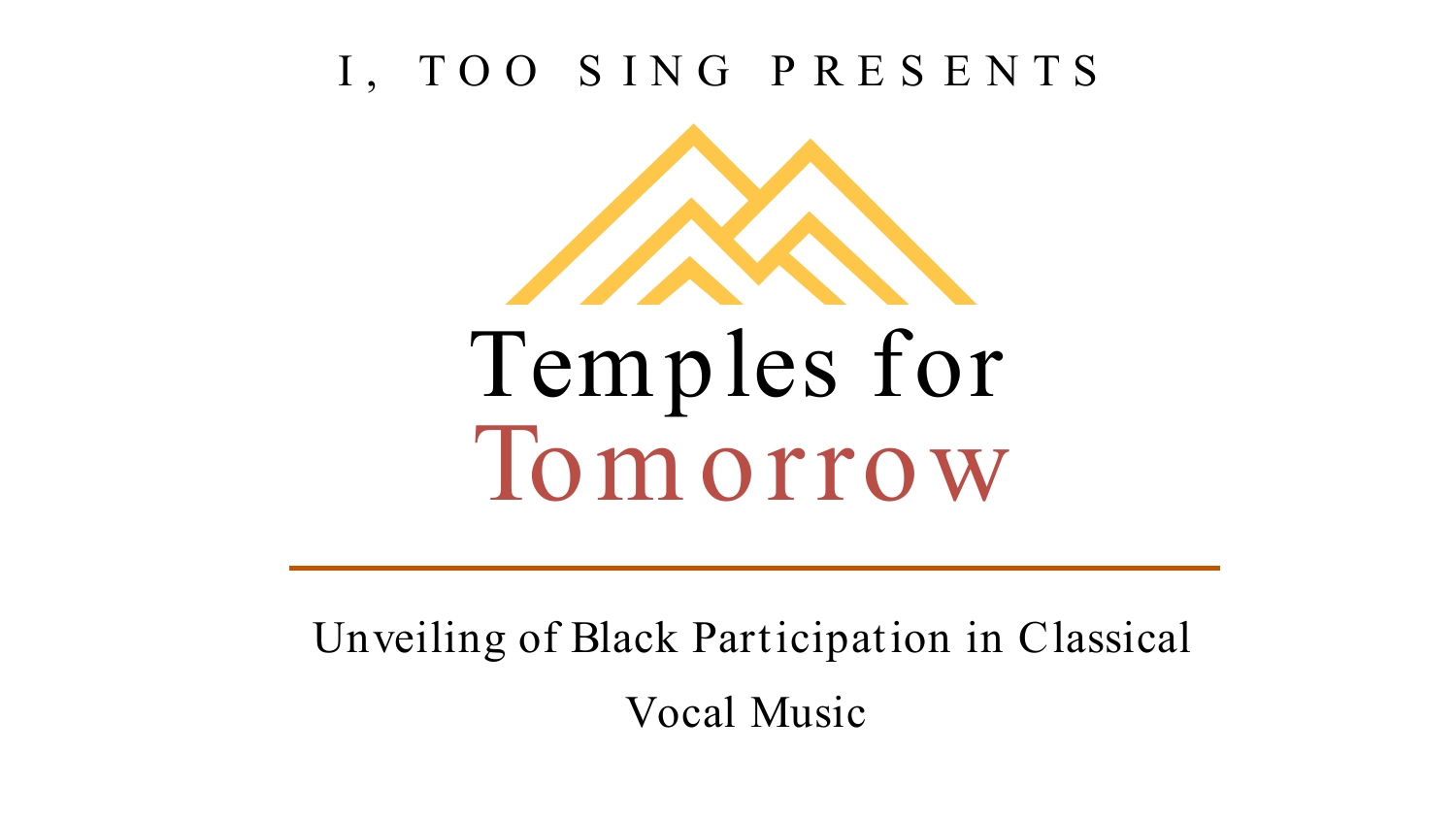Temples for Tomorrow





Temples for Tomorrow: Evaluation of a Curriculum Designed to Close the Gap in Black Representation in Classical **Music** 

#### **Candace Burgess & Amanda Cross**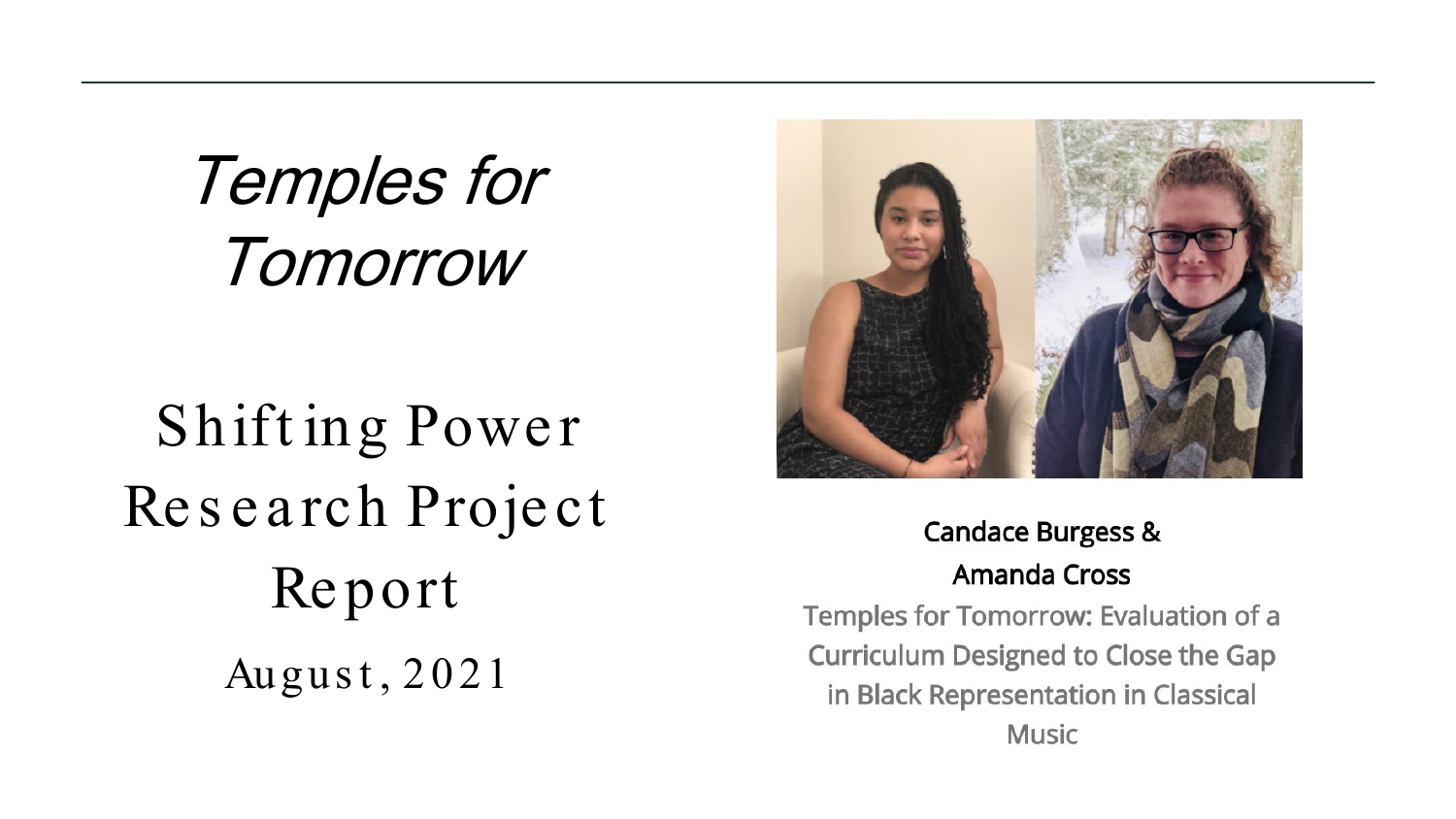### About t his project

- Inspired by Langston Hughes' essay "The Negro" Artist and the Racial Mountain", Temples for Tomorrow is a 8 week cross-curricular music history workshop for high schoolers.
- The program is designed to strengthen students' presentation/public speaking, musical historical evaluation, self-efficacy for musical text comprehension, research and translation skills while introducing students to the history of Black participation in Classical vocal music.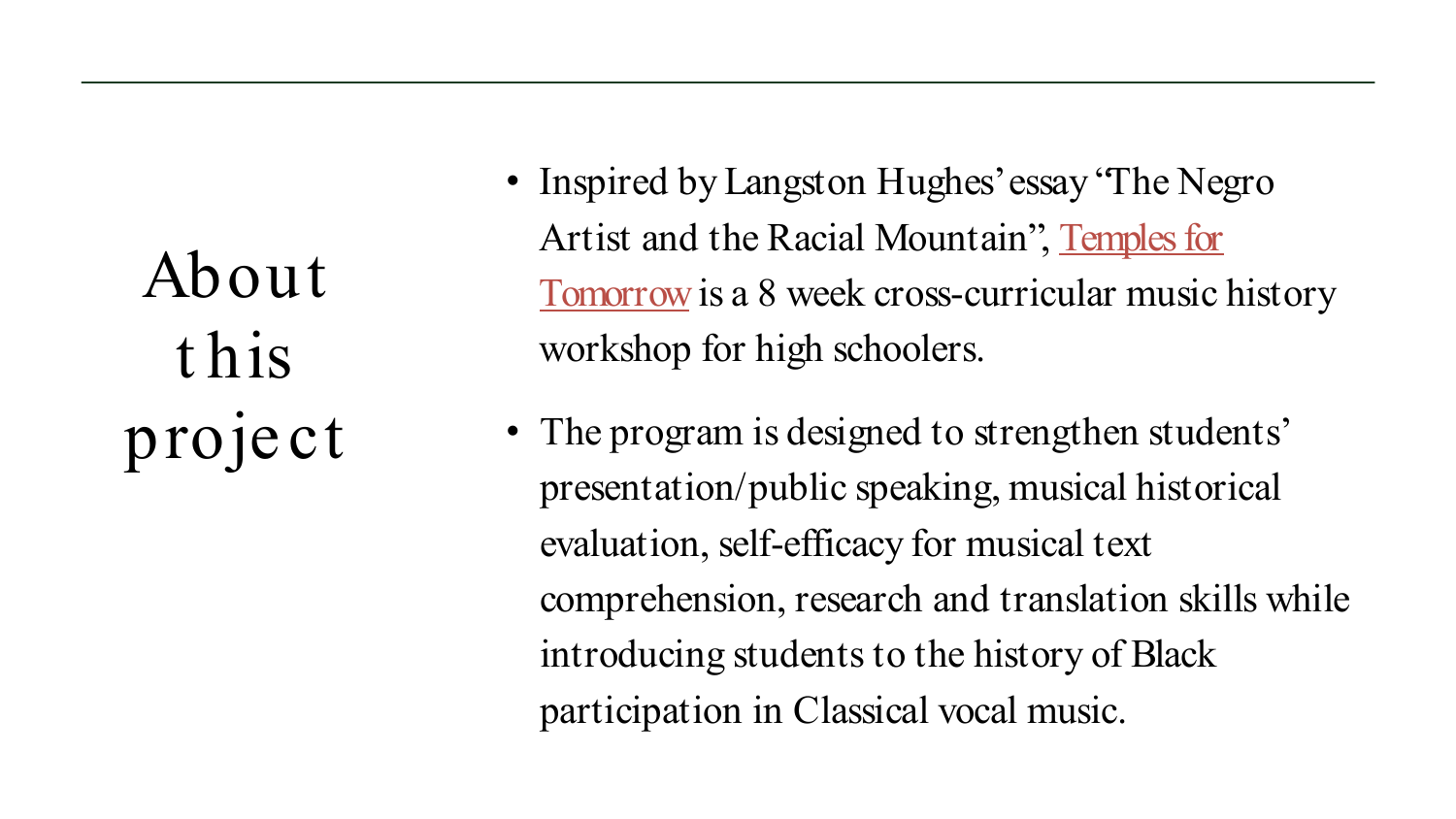#### This program was developed via 2020-2021 cohort of



Centering the voices, knowledge, and skills of Black and Latinx educators in educational research





#### Valerie Kinloch

Shifting Power Co-Principal Investigator

**Allyce Pinchback-**Johnson Shifting Power Co-Principal Investigator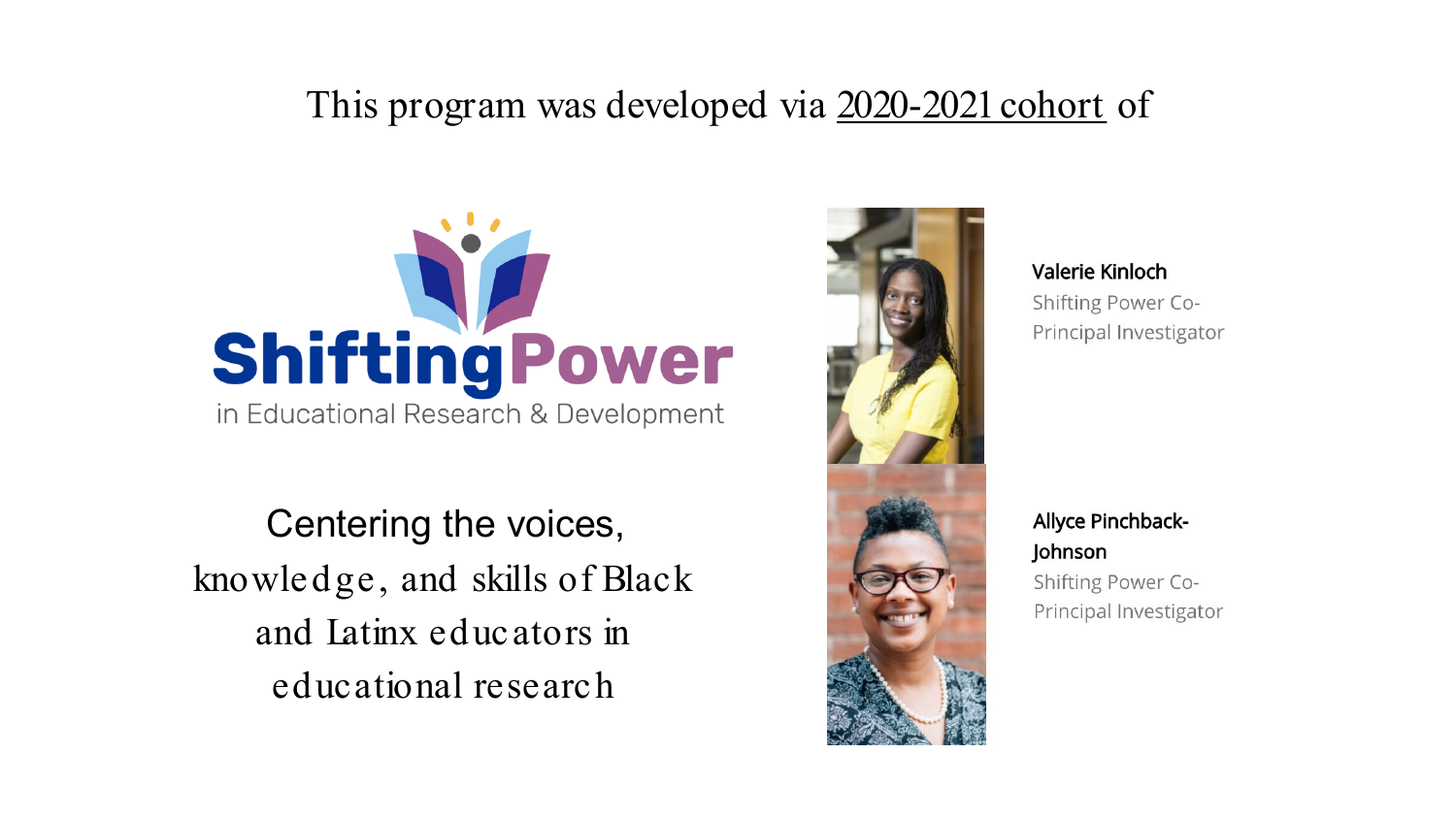### Shift ing Power **is**

- A cohort of 20 educators and 20 researchers participating in the design and implementation of an innovative equity-focused research process that positions Black and Latinx educators as research leaders.
- a collaborative initiative between Remake Learning and the University of Pittsburgh School of Education funded by the Bill & Melinda Gates Foundation.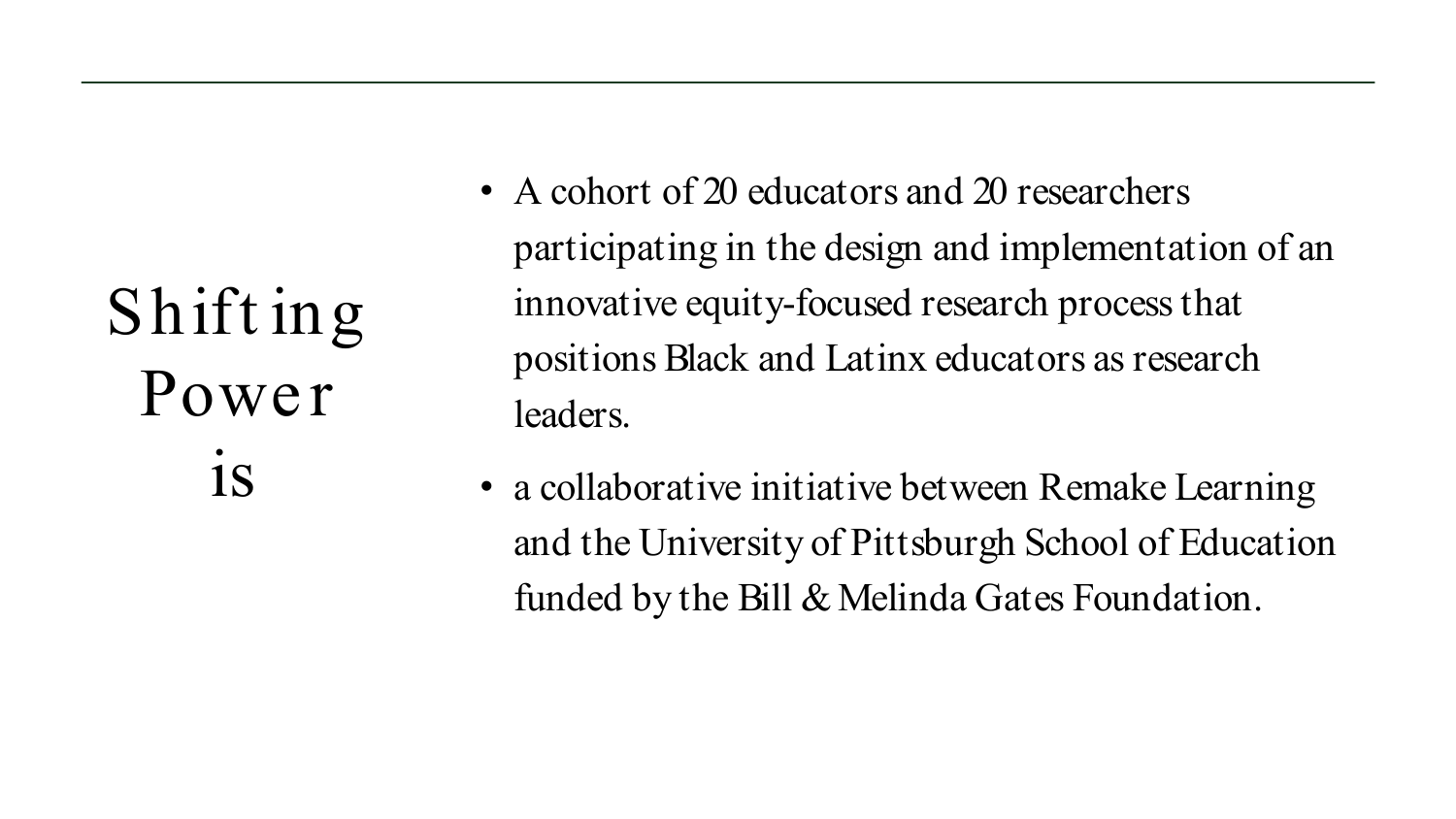### Research Design

the 2020-2021 cohort of Shifting Power utilized the emancipatory R&D infrastructure (based on the work of Dr. Temple Lovelace) to create their project.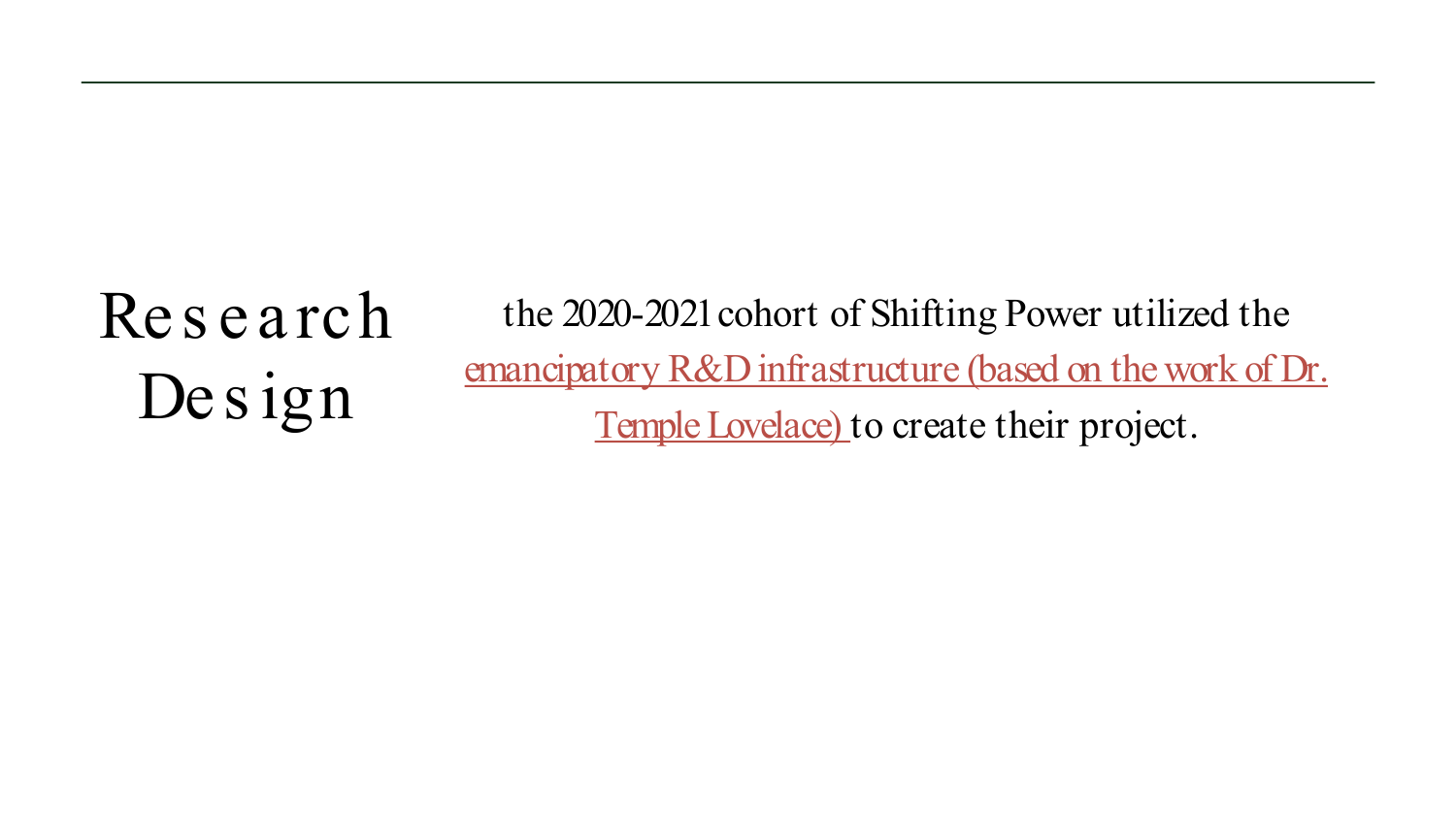

As Arranged by Camille Nickerson



#### **INE COLIRSE** GRADES 9-12  $F \cap R$

\*registering automatically signs you up for all 5 courses\*

• To test the Temples for Tomorrow Framework, Ms. Burgess tested out her framework via Creative Learning Network's Creative Learning

• Ms. Burgess taught a 5 week virtual residency being on Sunday, October 18th 2020 and ending on Sunday, November 15th 2020.

• Creative Learning Rapid Resource is a paid opportunity for Southwestern PA teaching artists impacted by COVID-19. Participants either create one-time virtual workshop or a

- Rapid Resource.
- virtual residency.
- 

CREATIVELEARNINGPGH.ORG/EVENTS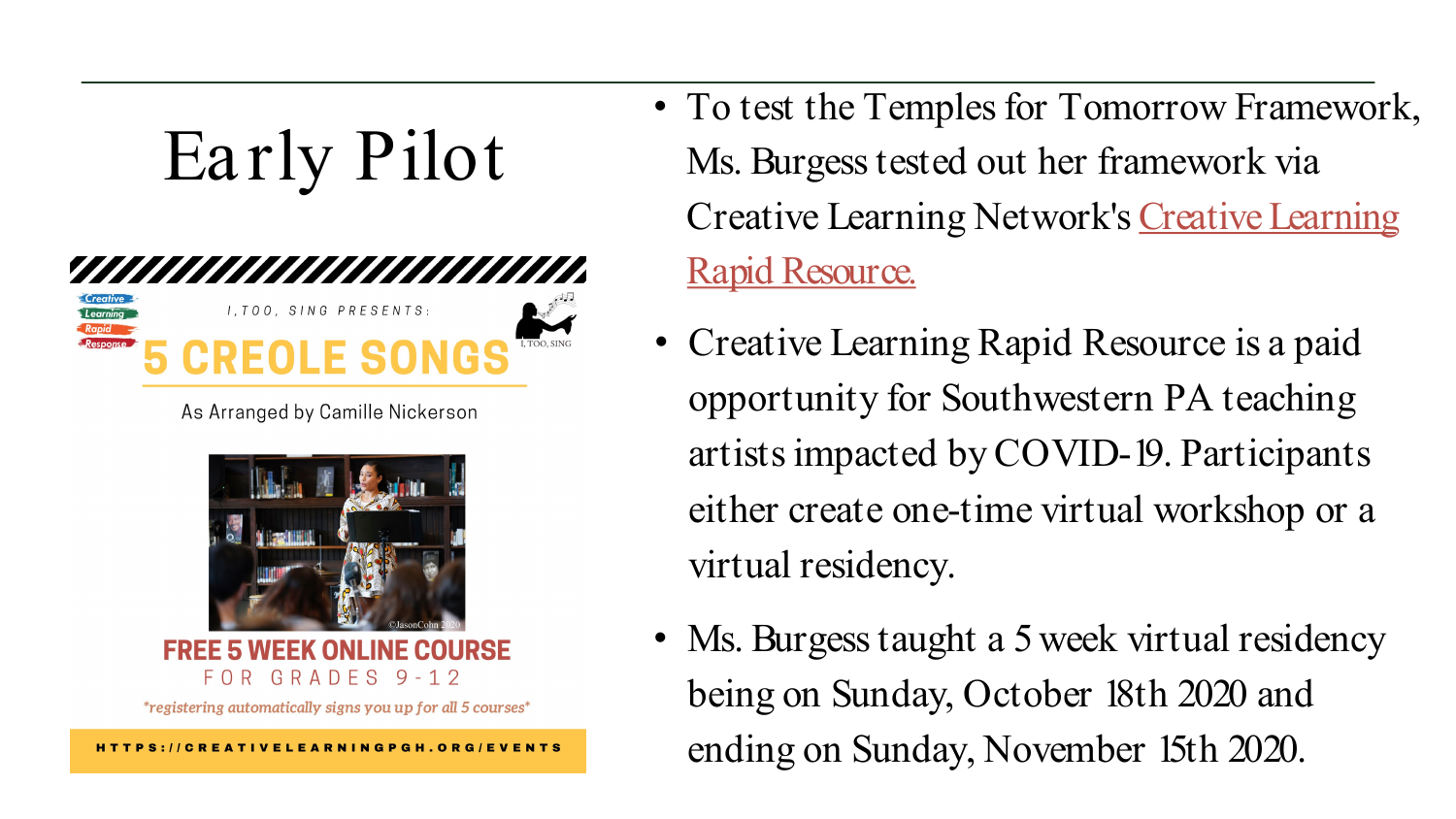#### Evaluat ion

- The main evaluation methods for this pilot were observation and verbal feedback.
- Dr. Cross observed live program lessons and gave Ms. Burgess her findings after the lesson was over.
- During and at the end of lessons, select participants would give feedback to Ms. Burgess directly.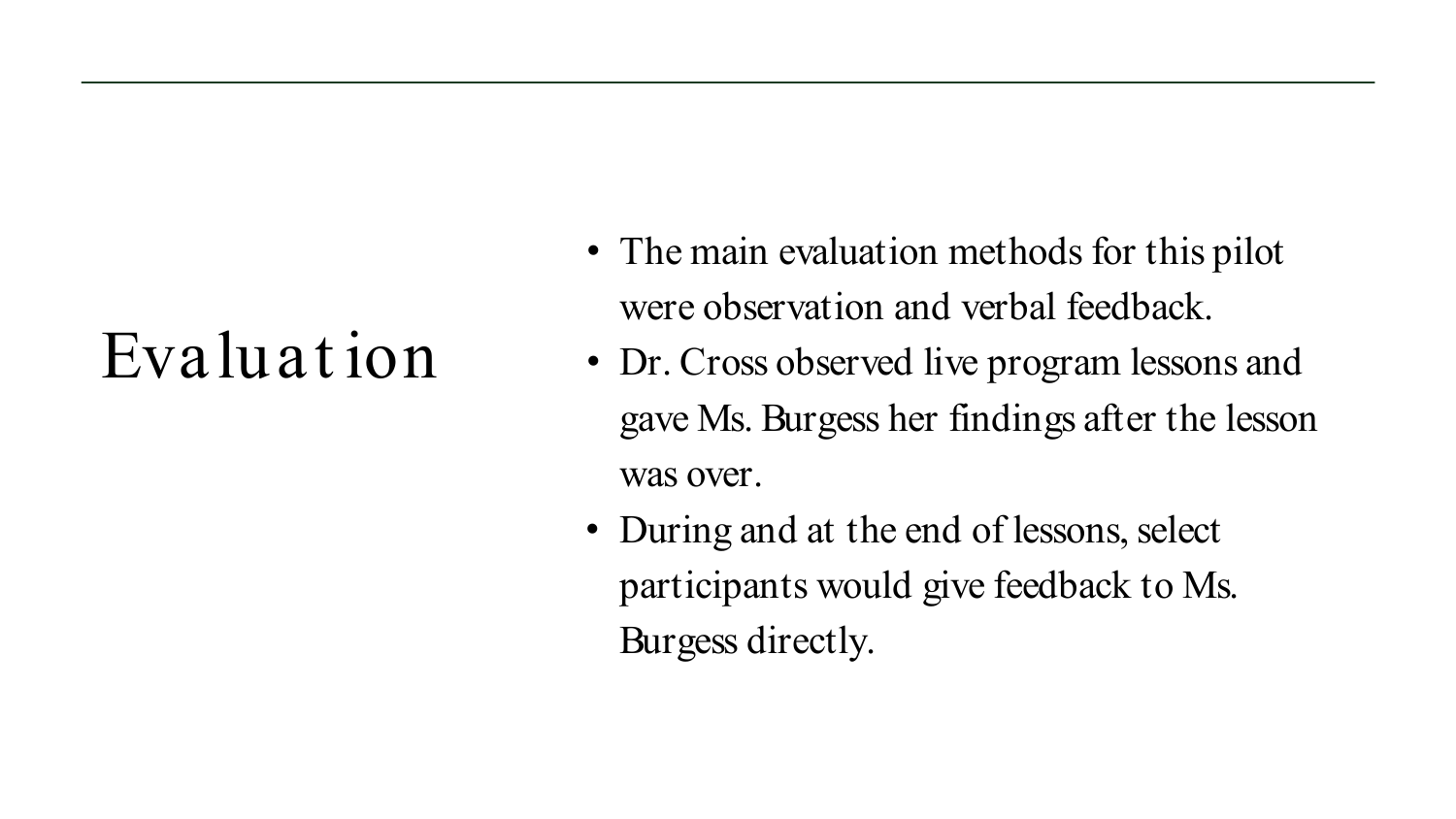Click to play video This lesson was tapped November 1st, 2020

### Example of the les s ons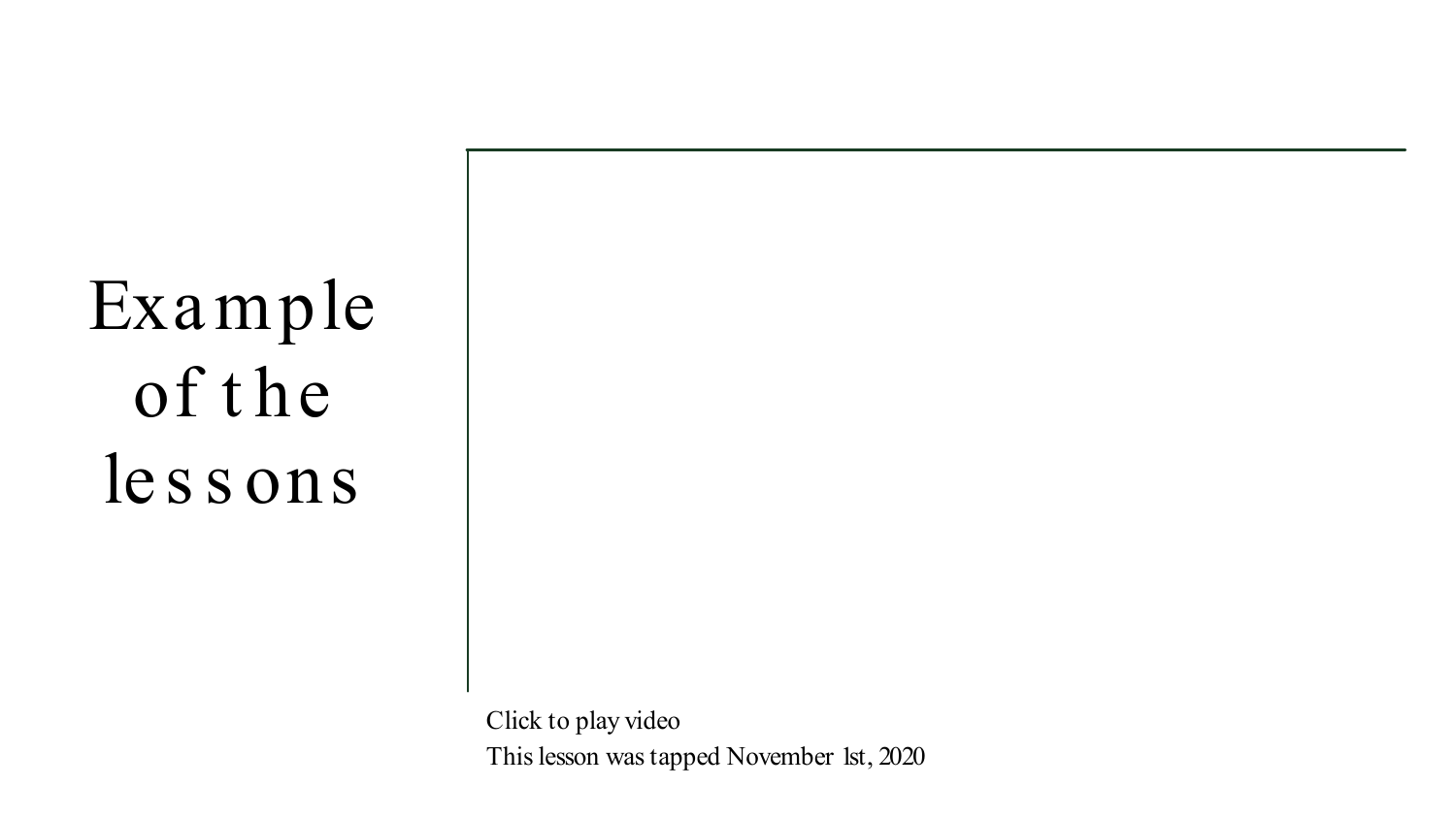## Findings from t he Pilot

- many people.
- Our pilot did not reach our target demographic. Adults, Teachers and academics in particular, chose to engage with
	- our content.
- Most participants did find the content engaging enough to for an entire lesson.
- Lesson with interactive activities (such as those seen on the last slide) received better engagement.

• The advertising of pilot did not reach